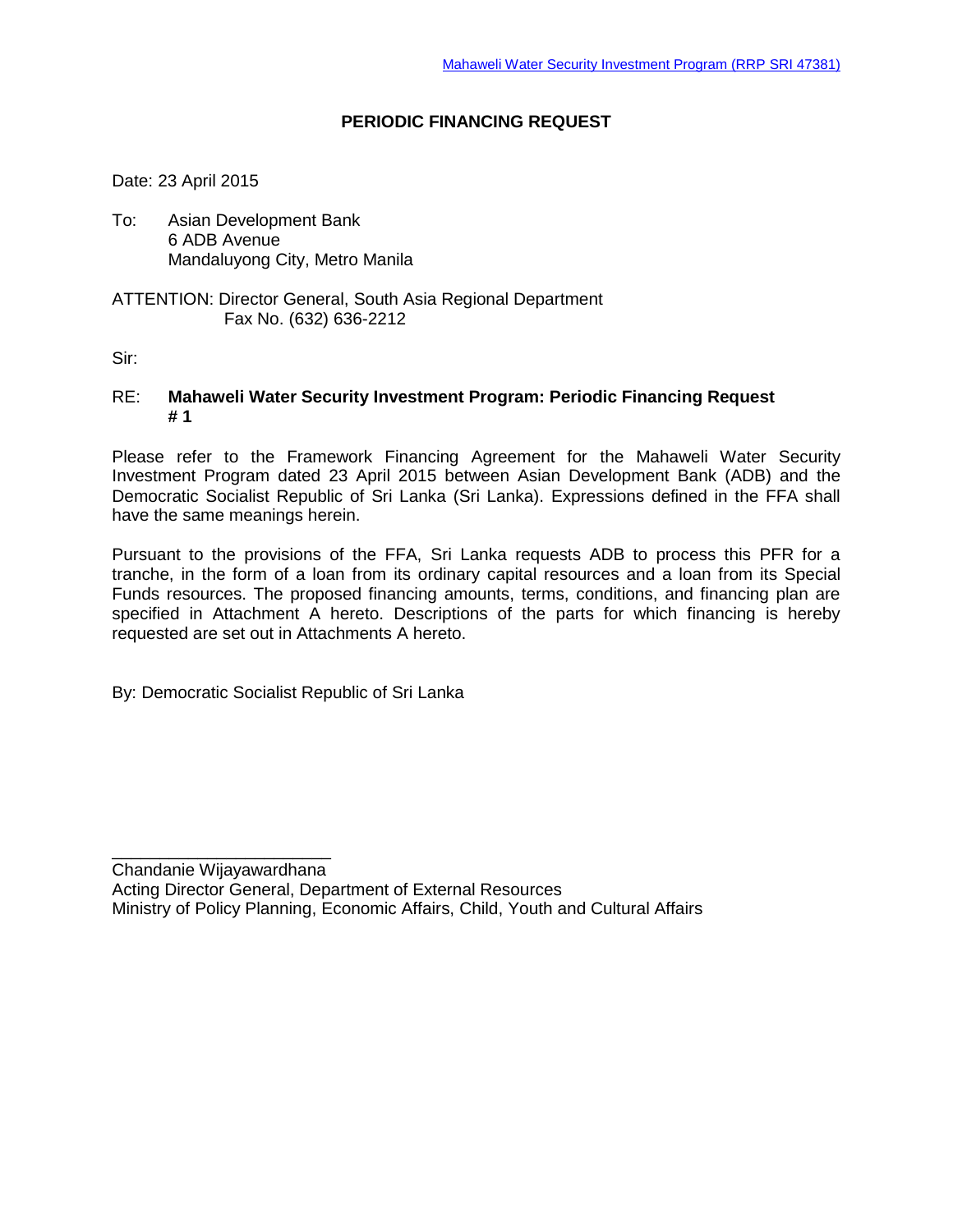## **Attachment A**

**Tranche Description** The parts proposed for financing under the requested PFR include: (i) Part 1: Stage 1 of Upper Elahera Canal Project (UECP). This component will construct the first 6.2 kilometer (km) of open canals and associated structures of the Upper Elahera Canal (UEC).

- (ii) Part 2: Stage 1 of North West Province Canal Project (NWPCP). This component will construct the new Mahakithula and Mahakirula Reservoirs, two new 25 meter (m) tall earth gravity dams, the 27 km of open canals between the existing Wemedilla tank and the Mahakithula and Mahakirula Reservoirs, and a new 940 m tunnel using drill and blasting method.
- (iii) Part 3: Minipe Left Bank Canal Rehabilitation (MLBCR). This component will: (a) add upstream storage by heightening the headwork's weir by 3.5 meters to regulate generation inflows; (b) construct new automatic downstream-controlled intake gates to the left bank canal; (c) construct new emergency spill weirs to both left and right bank canals; and (d) rehabilitate the 74 km Minipe Left Bank canal, including regulator and spill structures.
- (iv) Part 4: Stage 1 of the Project Management, Design and Supervision Consultants (PMDSC). The PMDSC will: (a) finalize detailed designs and contract documents for all projects under the investment program; (b) provide contract management, construction supervision and general support to the government for investment program management; and (c) conduct due diligence and feasibility studies for Phase 2 of the North Central Province Canal Project.
- (v) Part 5: Improving System Efficiencies and Water Productivity (ISEWP). ISEWP will study and pilot initiatives for improving field, conveyance and management system efficiencies within the Mahaweli Development Program, encouraging farmers to grow higher-valued crops in the Yala season, and raising agricultural water productivity.

The Design and Monitoring Framework for this tranche is in Annex 1.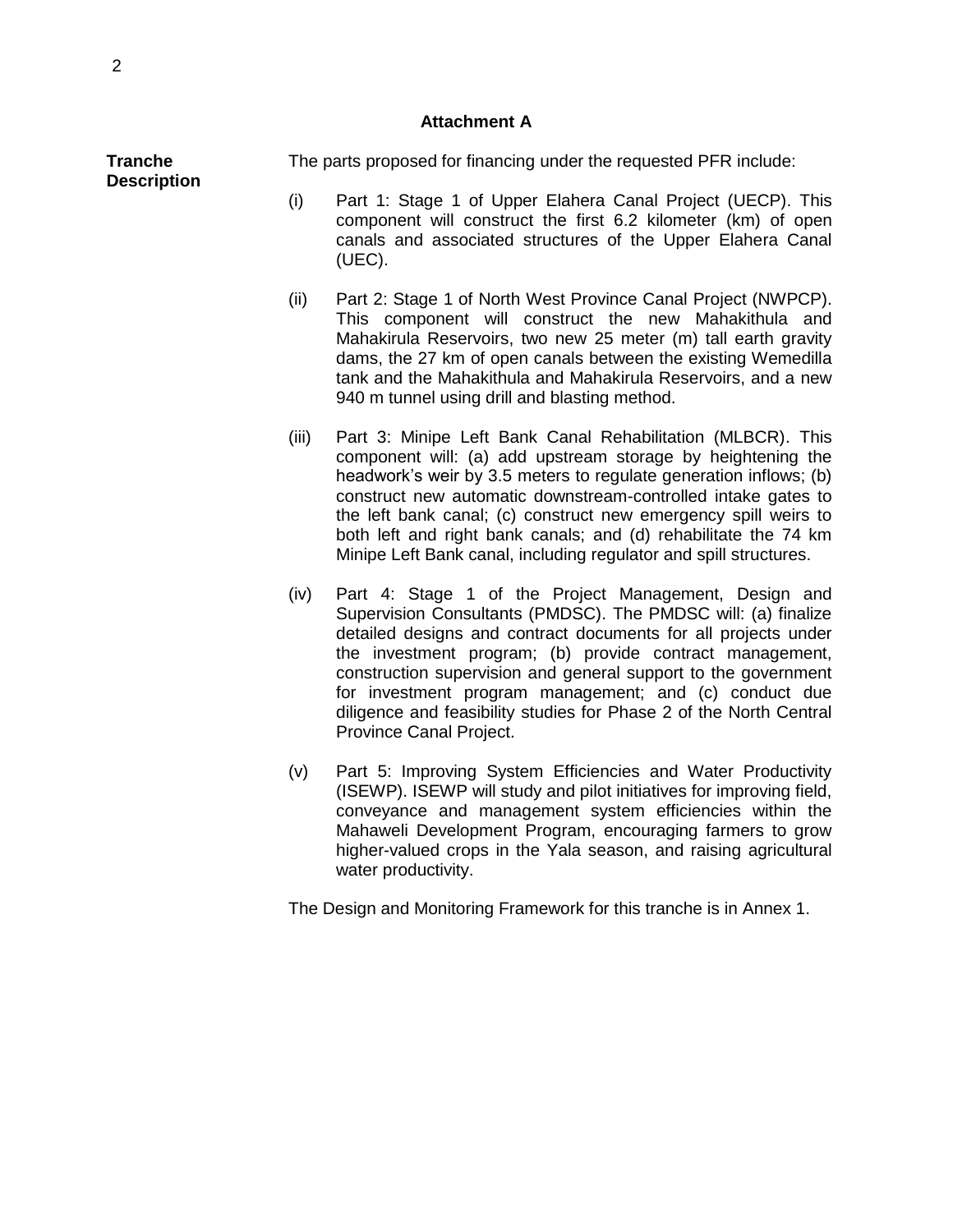## **Financing Plan**

**Cost Estimates and**  The total cost of the parts is estimated at \$190 million, inclusive of taxes, duties, and interest and other charges on the loans during construction. The detailed cost estimates and financing plan are in Annex 2.

| (\$ million)                             |               |                     |              |       |
|------------------------------------------|---------------|---------------------|--------------|-------|
| <b>Components/Parts</b>                  | <b>GOSL</b>   | <b>ADB</b><br>(OCR) | ADB<br>(ADF) | Total |
| <b>Base Cost</b><br>А.                   |               |                     |              |       |
| 1. New and improved water conveyance and |               |                     |              |       |
| storage infrastructure constructed       |               |                     |              |       |
| <b>UECP</b>                              | 4             | 12                  | 9            | 25    |
| <b>NWPCP</b>                             | 14            | 34                  | 24           | 72    |
| <b>MLBCRP</b>                            | 2             | 10                  |              | 19    |
| 2. Systems for improving water resources | 8             | 2                   | 21           | 31    |
| management and productivity developed    |               |                     |              |       |
| 3. Multi-disciplinary investment program | 1             |                     |              | 2     |
| management operational                   |               |                     |              |       |
| Subtotal (A)                             | 29            | 58                  | 62           | 149   |
| <b>Contingencies</b><br>В.               | $\mathcal{P}$ | 18                  | 12           | 32    |
| <b>Financing Charges during</b><br>С.    | 9             |                     |              | 9     |
| Implementation                           |               |                     |              |       |
| Total (A+B+C)                            | 40            | 76                  | 74           | 190   |
| $\sim$ $\sim$<br>$\sim$                  |               |                     |              |       |

 $ADB = Asian Development Bank, ADF = Asian Development Fund, GOSL =$ Government of Sri Lanka, MLBCRP = Minipe Left Bank Canal Rehabilitation Project,  $NWPCP = North Western Province Canal Project, OCR = ordinary capital resources,$ UECP = Upper Elahera Canal Project.

**Loan Amount and Terms** The request is for a loan of \$76 million from the ordinary capital resources (OCR) and \$74 million from the Special Funds resource. The OCR loan will have a 26-year term, including a grace period of 5 years, an annual interest rate determined in accordance with ADB's London interbank offered rate (LIBOR)-based lending facility,<sup>1</sup> a commitment charge of 0.15% per year, and such other terms and conditions set forth in the relevant loan agreement. ADB's Special Funds will have a 25-year term, including a grace period of 5 years, and an interest rate of 2.0% per year, and such other terms and conditions as agreed in the FFA, and further supplemented under the loan agreement.

**Period of Loan** The parts are expected to be completed by 31 December 2019. The closing date of the loans will be on or before 30 June 2020.

**Utilization**

 $\overline{a}$ 

<sup>1</sup> The interest includes a maturity premium of 10 basis points. This is based on the above loan terms and the government's choice of repayment option and dates.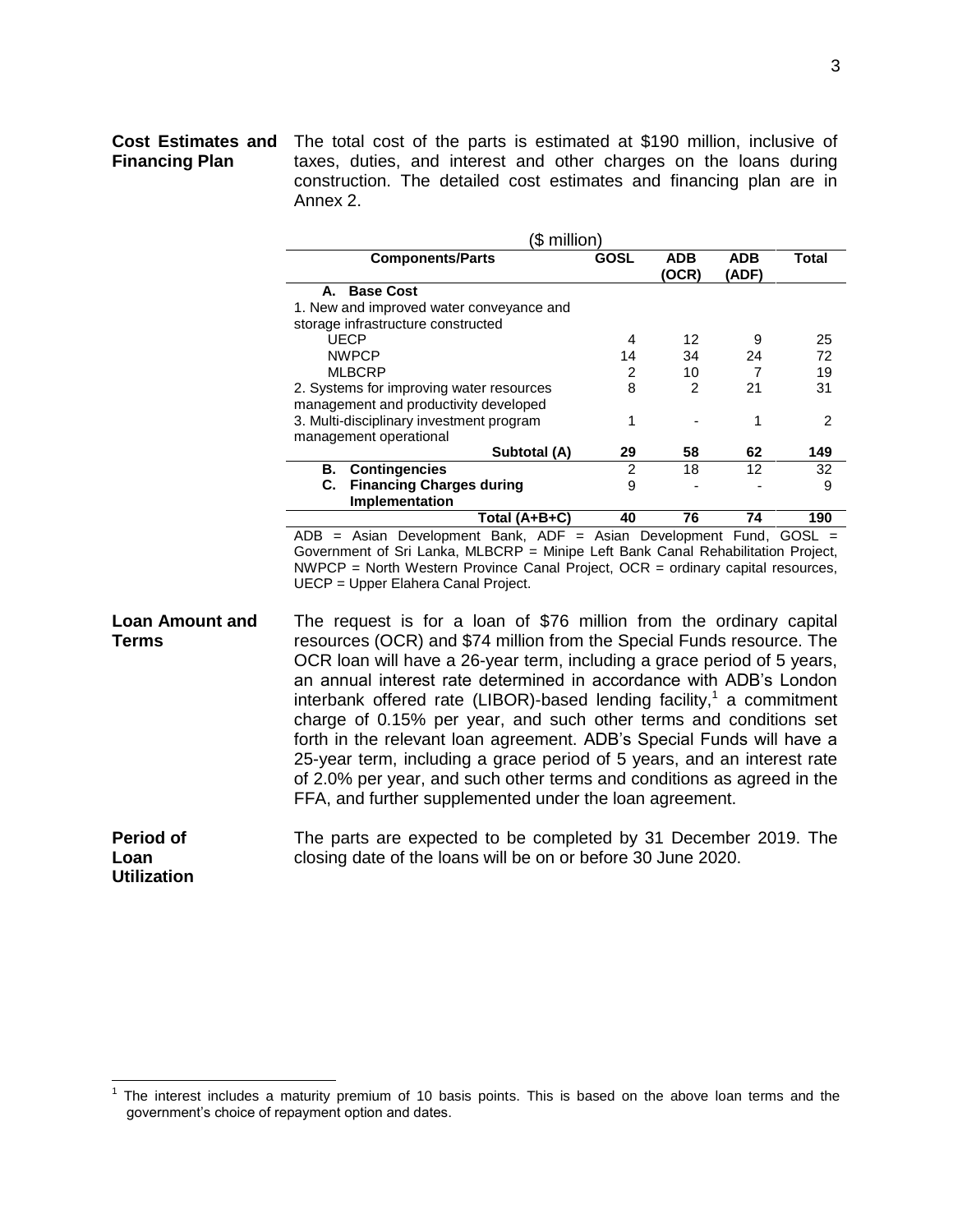| <b>Advance</b><br><b>Contracting</b>                 | Advance contracting is requested for the following:                                                                                                                                                                                                                                                                                                                                                              |
|------------------------------------------------------|------------------------------------------------------------------------------------------------------------------------------------------------------------------------------------------------------------------------------------------------------------------------------------------------------------------------------------------------------------------------------------------------------------------|
|                                                      | (i) MLBCR: MLBCR-ICB-1 (\$6.14 million including taxes and<br>duties) for: (a) heightening the Minipe Anicut crest level by four<br>meters; (b) rehabilitating the left bank canal's head regulator<br>and desilting facilities; (c) providing flow measurement and<br>overflow spills in the left and right canals; and (d) providing<br>other associated minor civil and mechanical works to the<br>headworks. |
|                                                      | (ii) UECP: UEC-ICB-1 (\$27.23 million including taxes and duties)<br>for constructing new channels for the first 6.2 km of the UECP.                                                                                                                                                                                                                                                                             |
|                                                      | (iii) NWPCP: NWPC-ICB-1 (\$52.41 million including taxes and<br>duties) for constructing the Mahakithula Reservoir and<br>Mahakirula Reservoir, associated facilities, a link canal between<br>Mahakithula Reservoir and Mahakirula Reservoir, and a 940<br>meter long tunnel.                                                                                                                                   |
|                                                      | (iv) PMDSC (\$25 million including taxes and duties, QBCS 90:10)<br>who will be responsible for: finalizing detailed designs for all<br>projects under the investment program, contract management,<br>construction supervision, general support to the government for<br>investment program management, and due diligence and<br>feasibility studies for Phase 2 of NCPCP.                                      |
|                                                      | (v) Office Equipment and Vehicles (\$2.25 million including taxes<br>and duties, shopping) to purchase office furniture, IT equipment,<br>and vehicles for the establishment of the program management<br>offices.                                                                                                                                                                                               |
|                                                      | (vi) Field Office Upgrading (\$150,000 including taxes and duties,<br>works) using forced account to upgrade field offices to<br>accommodate the PIUs and PMDSC.                                                                                                                                                                                                                                                 |
| <b>Retroactive</b><br><b>Financing</b>               | Retroactive financing is requested for eligible expenditures incurred for<br>consulting services and procurement of goods, services and civil works,<br>project management, and project administration not exceeding the<br>amount of 20% of the relevant loan amounts, incurred before loan<br>effectiveness, but not earlier than 12 months before the signing of the<br>relevant legal agreement.             |
| Implementation<br><b>Arrangements</b>                | The Executing Agency will be the Ministry of Mahaweli Development<br>and Environment. Detailed implementation arrangements are described<br>in the Facility Administration Manual.                                                                                                                                                                                                                               |
| <b>Procurement and</b><br><b>Consulting Services</b> | The procurement plan is attached as Annex 3. Terms of reference for<br>the engagement of advisors under this tranche are included in the<br><b>Facility Administration Manual.</b>                                                                                                                                                                                                                               |